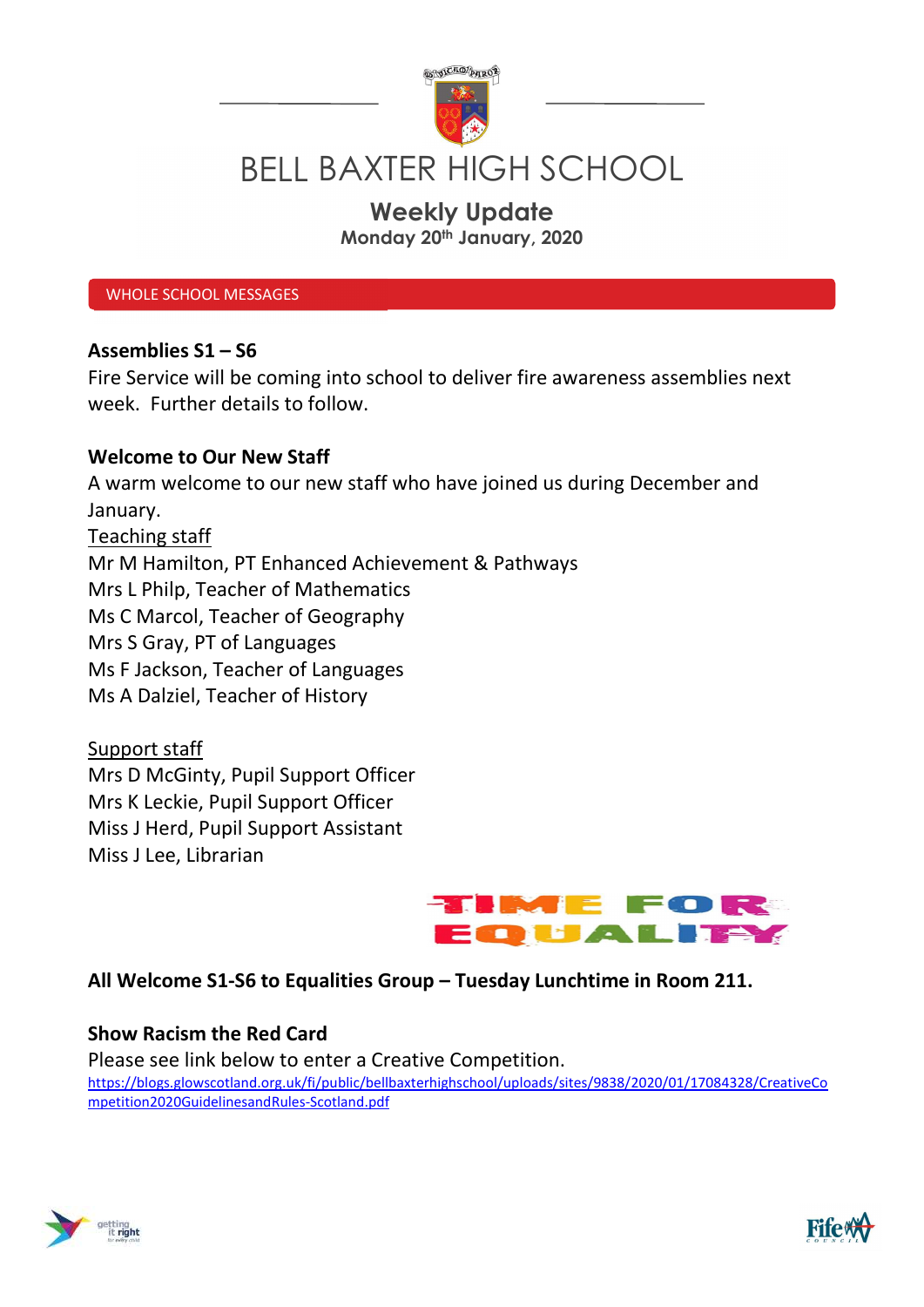# Apetito

Food free from allergens is now available to order for lunch. Poster are displayed in the Dining Hall showing varieties available. Please order at breakfast or interval and collect at pick up point which is located outside CDT Area. Price = £1.55 (Mrs A Honeyman)

### Rag Bag Collection



Advance notice of the Rag Bag collection on Friday  $31<sup>st</sup>$  January. Details to follow. Please note that parents can drop off donations at the Main Office on Thursday 30<sup>th</sup> January or Friday 31<sup>st</sup> January. Please see link below for items that can be collected. (Global Goals Group) https://www.rag-bag.co.uk/what-we-collect.php

# Climate Ready Classroom Workshop

Keep Scotland Beautiful are in school to deliver an Accredited Carbon Literacy **Training Course** for 25 members of our Global Goals Group on Friday 24<sup>th</sup> January, Period 2 to Period 6 in the Conference Room. All young people involved will arrange to catch up with work missed. A list of all pupils involved will be posted on the Eco Notice Board. Please contact Ms Pour if you have any concerns. https://www.keepscotlandbeautiful.org/

# From Nansen to the Polar Academy - the Past Present and Future of Greenland Exploration from Fife

This is an invitation to the Polar Academy event at St Andrews on the 23<sup>rd</sup> January 2020. There will be a talk entitled "From Nansen to the Polar Academy - the Past Present and Future of Greenland Exploration from Fife" by Adrian Finch. We will talk about some of the exploration that has taken place from Fife over the nearly 100 years since the polar explorer Fridjtof Nansen was rector of the University. There will be some rock and mineral samples from Greenland on display and also an opportunity to talk to some of the staff and students who have worked in Greenland from the University.

Thursday 23rd of January 2020 at 7.15 pm, Irvine Lecture Theatre, Irvine Building, North Street, St Andrews. Free public lecture – all welcome.

For more information: aaf1@st-Andrews.ac.uk



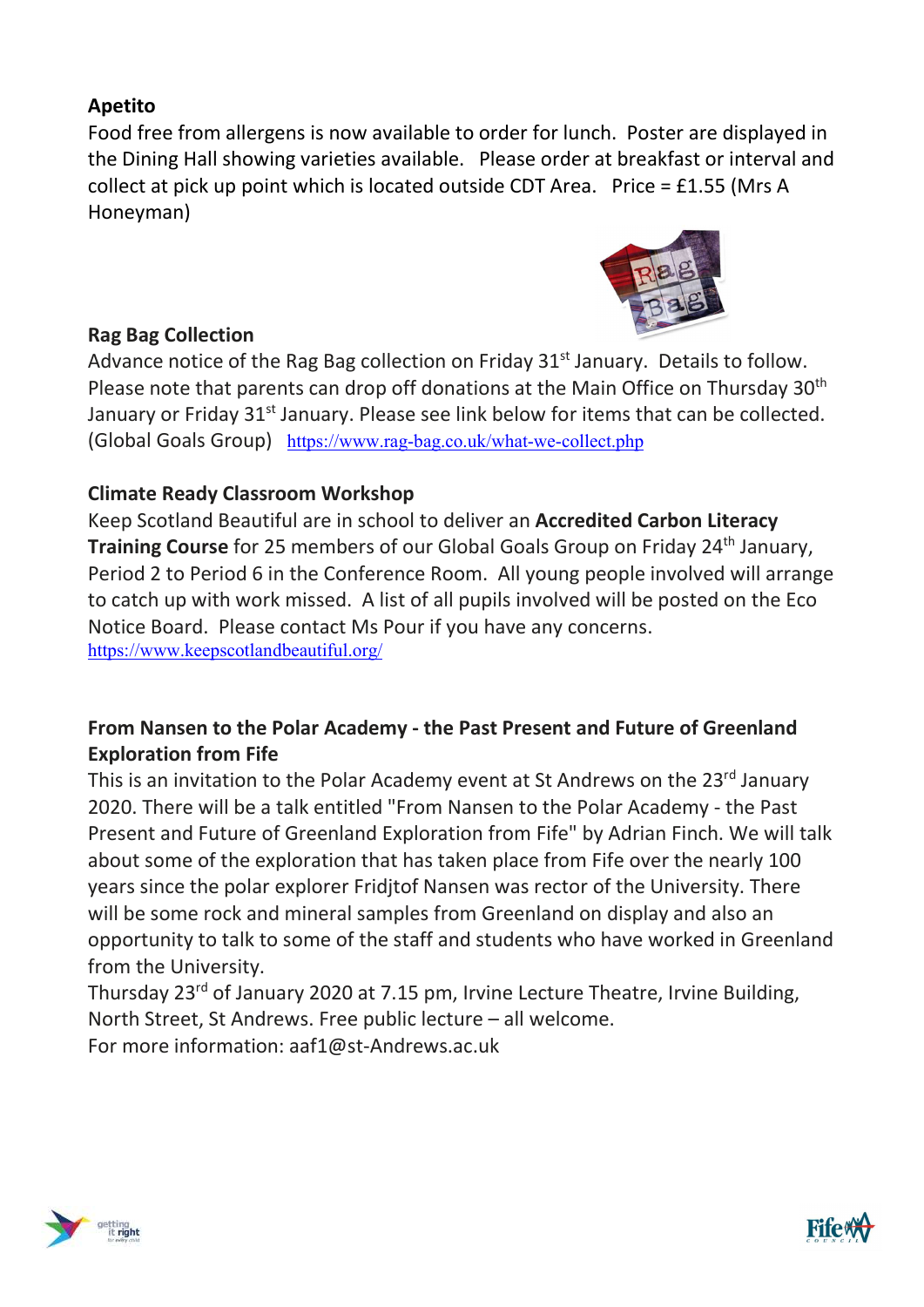# Top of the Bench Chemistry Competition

Last Friday a team of four (S2, S3 and S4) from Bell Baxter attended the qualifying event at St Andrews University and competed against 16 schools from across Fife, Perth & Kinross, Dundee and Angus for a place in the regional final of the Royal Society of Chemistry's Top of the Bench competition.

There was a range of practical, problem solving and Chemistry knowledge rounds to test the pupils. It was a fantastic experience for all the pupils and they were successful in earning a place in the final, again at St Andrews University, where they will compete against Madras, High School of Dundee and Strathallan.







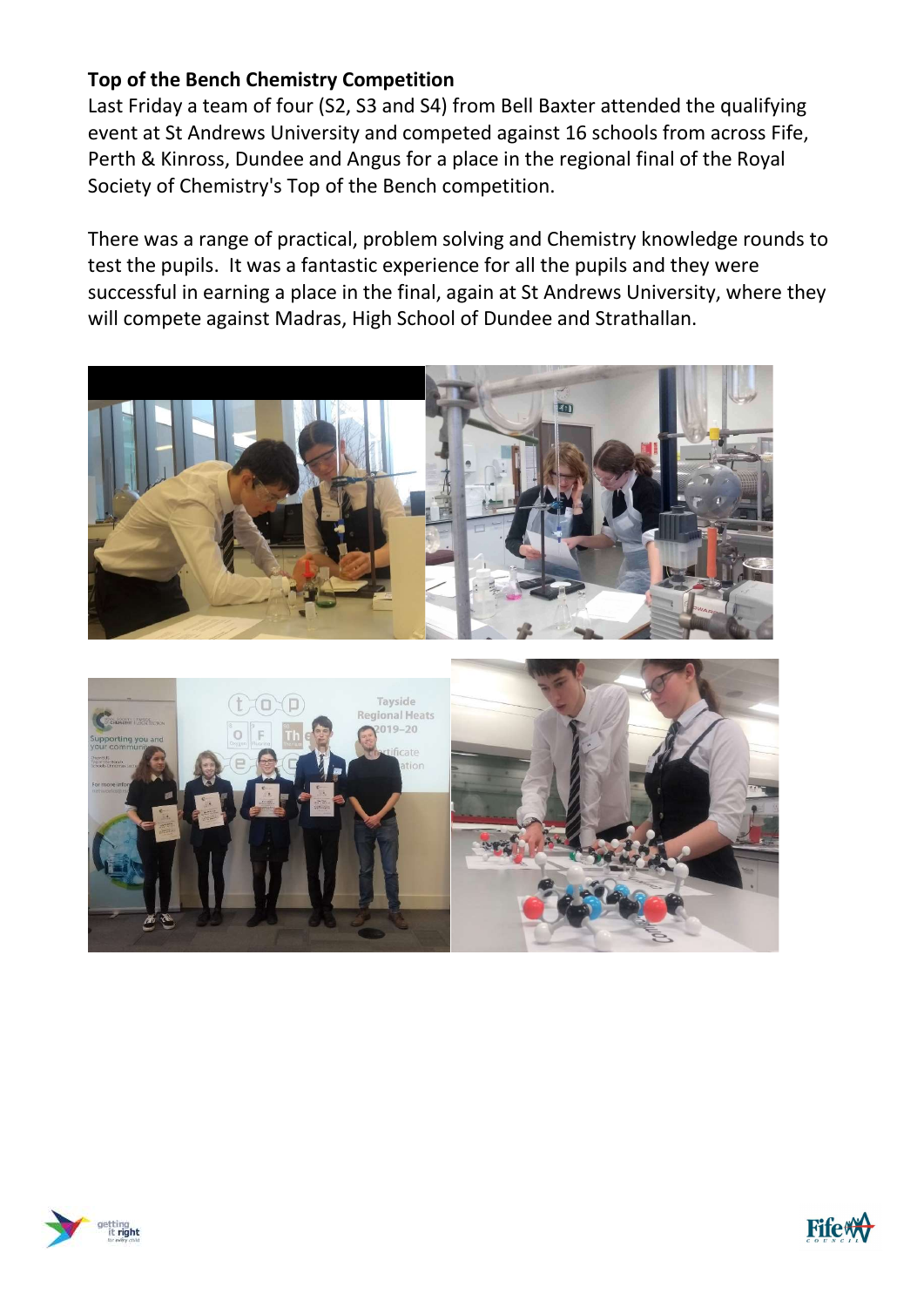#### Exploring Careers in Healthcare



# Exploring Careers in Healthcare https://forms.gle/cg7u6zKBdFC6GaT88 for application form

CLUBS, EVENTS AND REHEARSALS



#### Global Goals Group

Meeting every Thursday in Room 212 at lunchtime. Bring your lunch and reusable water bottles. Working on the Campaign against single use plastics. All welcome. (Ms C Pour)

#### Lion King

The Lion King Theatre trip is finally here (on Tuesday 21<sup>st</sup> January). We will leave at 5.00 pm (in order to get through the Edinburgh traffic). Please make sure you are at the front of the school by 4.45 pm. We will return to the school at approximately 11.00 pm, so make sure you have made travel arrangements to get home. The trip is non-uniform. See you there. (Mr Robb)